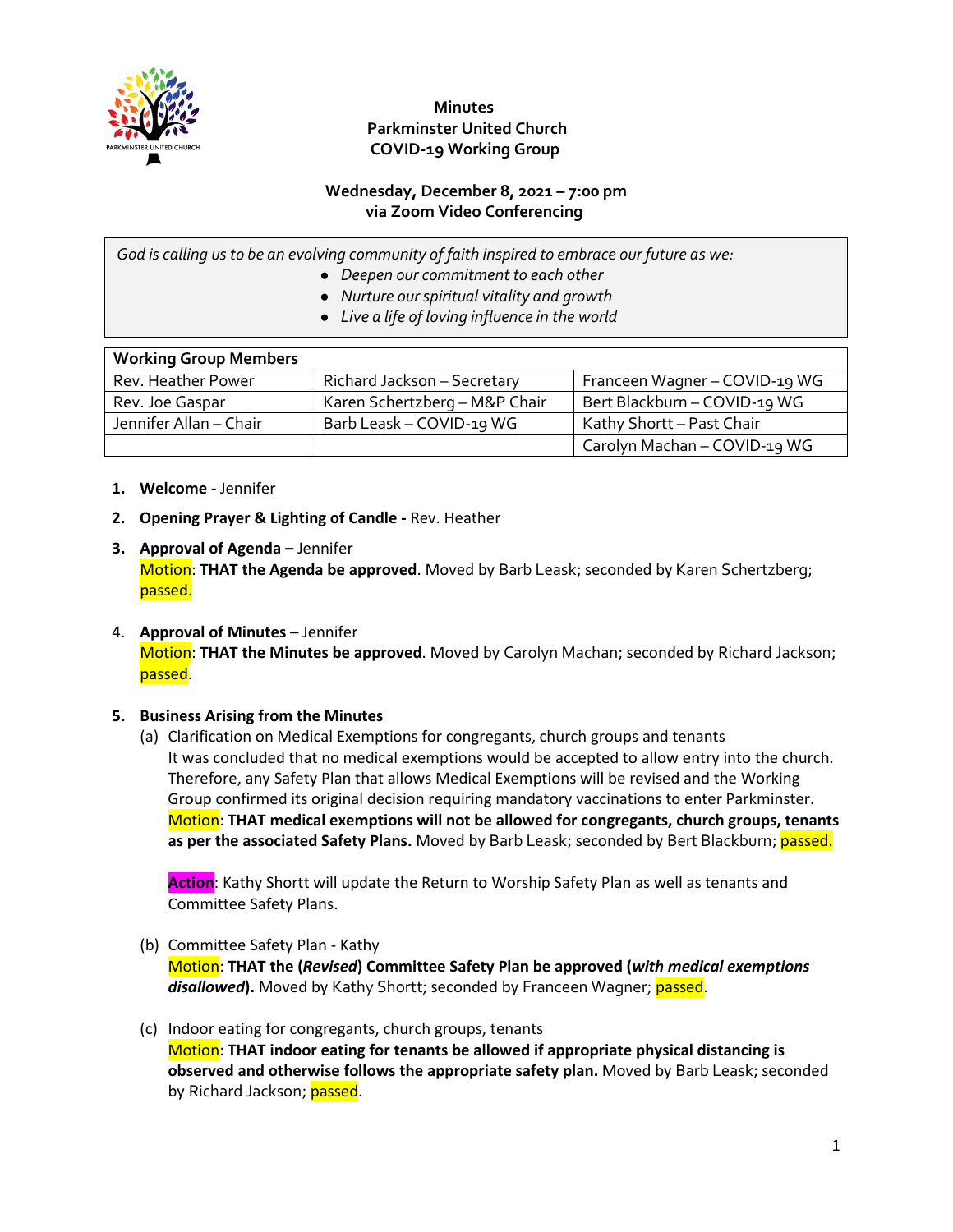

# **Minutes Parkminster United Church COVID-19 Working Group**

(d) Vaccine requirements for children under 12

**Action**: Jennifer Allan will ask Melanie Chisholm to prepare a message to tenants to make them aware that, in approximately mid-March Parkminster intends to require that children participating in tenant programs who are eligible and who enter the church will need to be fully vaccinated.

**Action**: Jennifer Allan will prepare a message to families with children communicating that the WG has been discussing the Christian Education program, the possibility of a vaccine policy for all those who are eligible, the safety of our children, volunteers and other members of the congregation. We will also invite parents to volunteer to work with the Christian Education staff, whom we wish to protect from unvaccinated children.

**Action**: Jennifer Allan will conduct research into whether or not sports groups, day camps, scouts/guides require children from 5 to 12 years to be vaccinated to participate.

- (e) Renters and church group safety plans
	- i) **7th Girl Guide unit** On November 25th Council passed a motion via email THAT the 7th Guides Safety Plan (Appendix 1) be approved with the amendment that double vaccination be required for all those over 12 years of age.
	- ii) **Mindful Makers and Amendment** Moved: **THAT the Mindful Makers Safety Plan (Appendix 2) be approved with the amendment that double vaccination be required for all those over 12 years of age.** Moved by Bert Blackburn; seconded by Franceen Wagner; passed.
	- **iii) Artshine**

Moved**: THAT the Artshine Safety Plan (Appendix 3) be approved with appropriate eating and physical distancing amendments.** Moved by Bert Blackburn; seconded by Kathy Shortt; passed.

**i) Scouts Canada**  Moved**: THAT the Scouts Canada Safety Plan (Appendix 4) be accepted as amended.**  Moved by Franceen Wagner; seconded by Bert Blackburn; Passed.

## **6. New Business**

(a) Covid case Nov 28<sup>th</sup> Worship Service

Jennifer Allan provided an update on a matter that came to our attention on Wednesday, December 1st. Reverend Heather and Reverend Joe were informed by an individual who was in physical attendance at worship on Sunday, November 28th that they have since tested positive for Covid-19. They immediately contacted the Waterloo Region Public Health and explained the situation and received guidance. Consequently, on Thursday, an email went to each person who attended Sunday worship in person (or a phone call if they are not on our email list). We are thankful that this individual came forward immediately after receiving their test result. They are currently at home convalescing and we hold them in our prayers.

(b) Feedback Emails and "Undoing"

Feedback from two individuals was reviewed and discussed.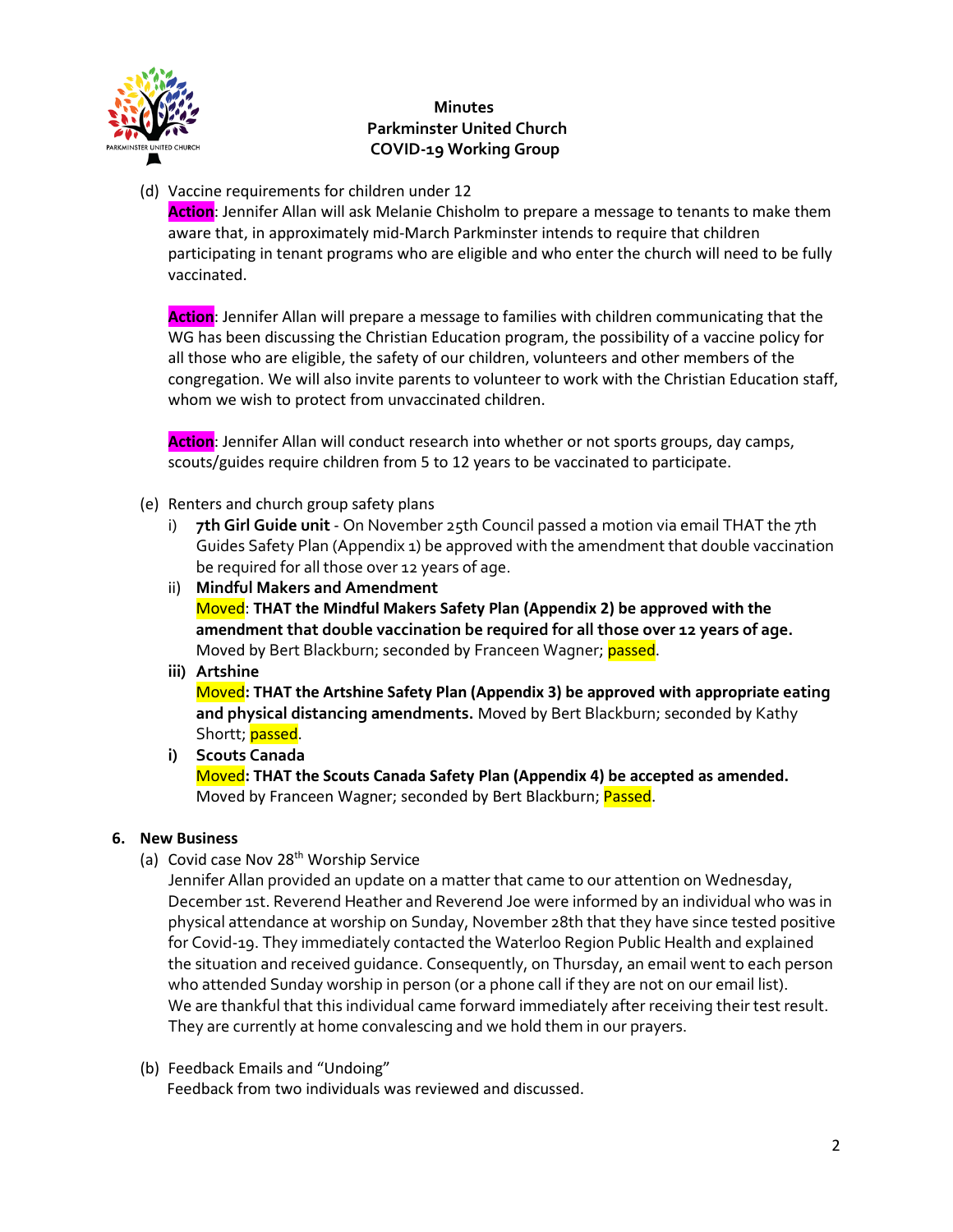

# **Minutes Parkminster United Church COVID-19 Working Group**

Some changes will be made to the in-person part of worship services, such as:

- No touch passing of the peace
- Statement of Welcome and Bible readings done both live/in-person and recorded/via Zoom, rather than only virtually
- Reverend Joe and Reverend Heather will greet in-person worshippers while masked and observing two-metres physical distancing – following the service.

Reverend Joe drew attention to the Waterloo Regional website regarding Places of Worship: [https://www.regionofwaterloo.ca/en/health-and-wellness/coronavirus-resources-for](https://www.regionofwaterloo.ca/en/health-and-wellness/coronavirus-resources-for-%09workplaces.aspx)[workplaces.aspx](https://www.regionofwaterloo.ca/en/health-and-wellness/coronavirus-resources-for-%09workplaces.aspx) – scroll down to find Places of Worship.

**Action**: Jennifer Allan will communicate with the congregation outlining steps to be taken during the worship service to make those attending in-person feel equally welcome compared with those worshipping remotely.

(c) Ministry & Personnel Report –

Karen Schertzberg reported that church staff were worried about congregants not signing in and out when entering and leaving the church. Sometimes, people are using Melanie Chisholm's office that is out-of-bounds (except for the Sunday counters) and, at other times, people are removing their masks after entry, which is also prohibited.

**Action**: Karen Schertzberg and Jennifer Allan will address this issue with steps including communicating with specific individuals, locking the office door, removing key access, and alert unmasked people to their failure to wear masks.

## **7. Any Other Business: Ventilation during Worship Services**

Motion: **THAT the two front windows nearest the Chancel be opened during church services in the winter months with all other windows closed.** Moved by Carolyn Machan; seconded by Franceen Wagner; **passed.** 

## **8. Closing Prayer - Rev. Joe**

Working Group Meeting Dates/Times Jan  $5^{th}$  – 6:30 pm and Feb  $2^{nd}$  – 6:30 pm March and forward – first Wednesday of the month?

## **9. Appendices**

- 1. 7th Guides Safety Plan
- 2. Mindful Makers Safety Plan
- 3. Artshine Safety Plan
- 4. Scouts Canada Safety Plan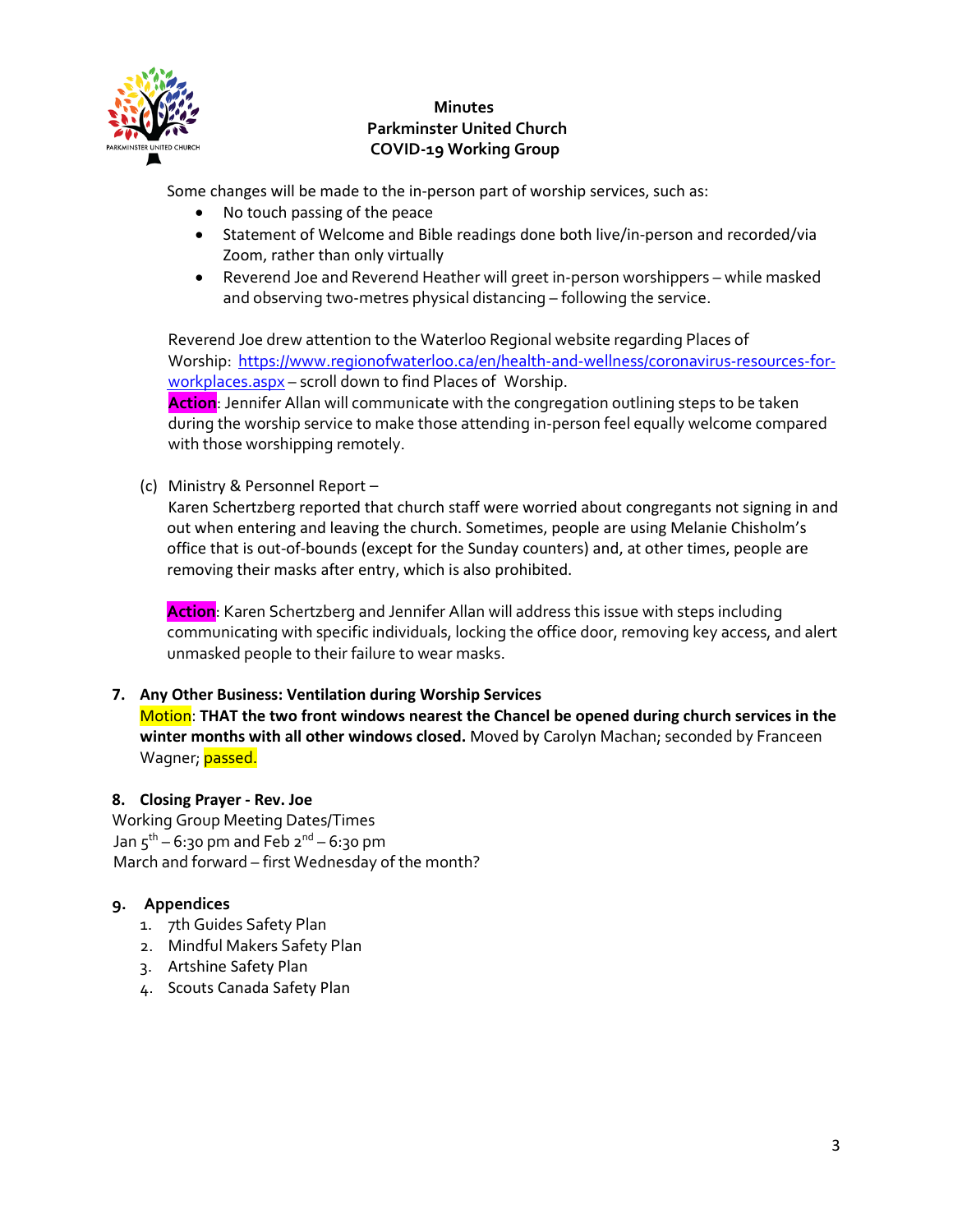# Appendix 1: 7<sup>th</sup> Waterloo Guides

## COVID self-assessment checklist

- Guiders and girls will be required to complete before every meeting
- Contact information for each girl and guider will be kept in our contact tracing document and will be kept confidential unless necessary

#### Wearing masks

As per province and Girl Guide mandates girls and guiders will wear mask for the entirety of the guide meetings

#### Physical Distancing

- Physical distancing (2 m) will be maintained throughout the meeting while indoors
- Each girl will have a specific place at a table to help them keep this distance
- While outdoors physical distancing will still be maintained
- We will coordinate with  $7<sup>th</sup>$  Waterloo Pathfinders to ensure there is no conflict with pickup/drop-off
- Each girl will have their own group of craft supplies to minimize contact

#### Hand Washing

- When girls arrive they will wash their hands in the designated bathroom at the start of the meeting
- Hand sanitizer will be used when necessary throughout the meeting
- Girls will be encouraged to bring their own hand sanitizer

#### PPE and Cleaning Supplies

- Everyone will wear a mask and are responsible for their own
- Unit will bring hand sanitizer, back-up masks and cleaners
- High touch surfaces will be cleaned once before the meeting =, once in the middle of the meeting and once at the end of the meeting
- Lower touch surfaces will be cleaned at the end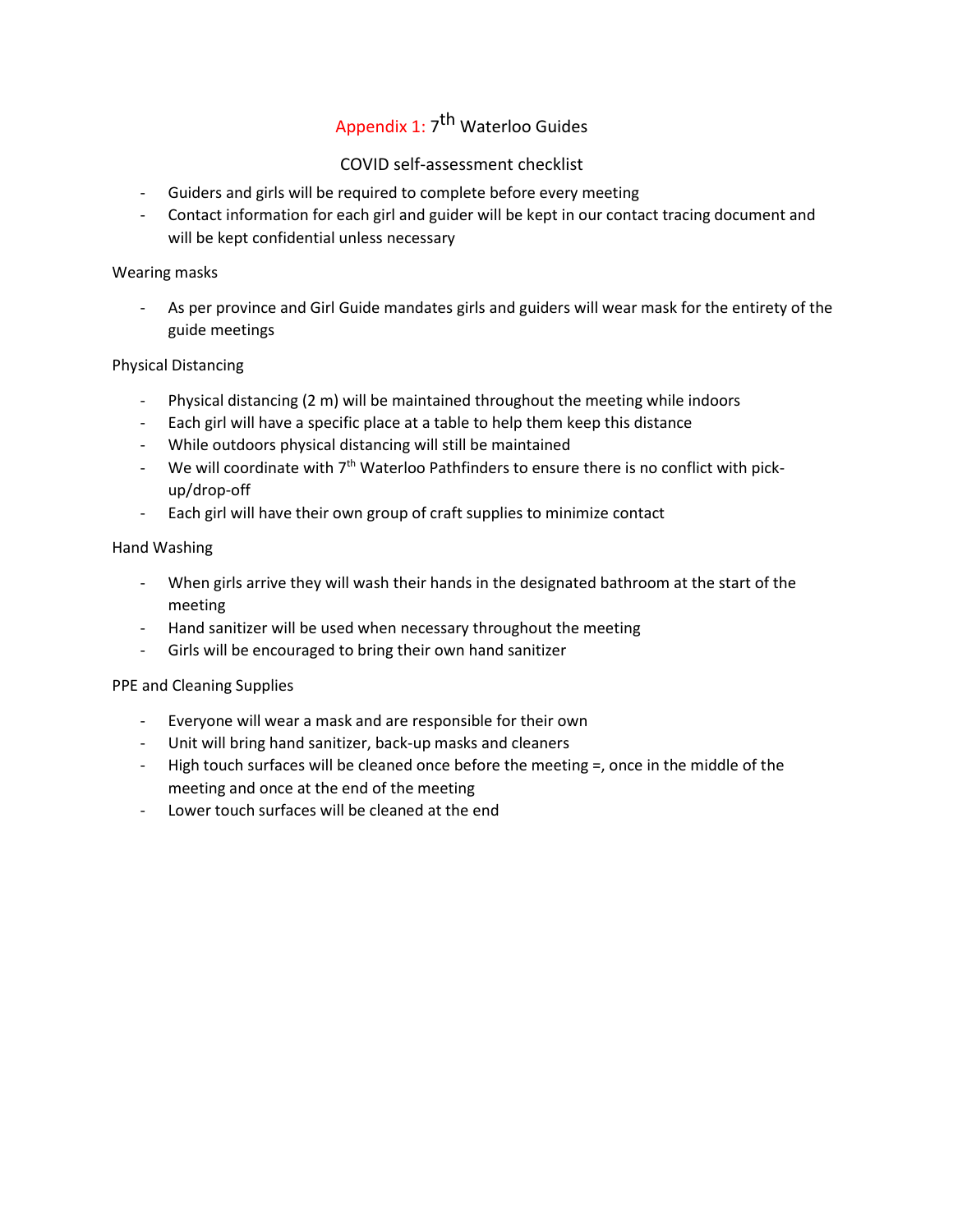# Appendix 2:

# Mindful Makers Day Camp: COVID-19 Safety Plan

In addition to the guidelines listed below, Mindful Makers Camp will be following the "COVID-19 Safety Guidelines for Day Camps" document published by the Ontario Ministry of Health. Source:

https://www.health.gov.on.ca/en/pro/programs/publichealth/coronavirus/docs/2019\_summer\_day \_camps\_guidance.pdf

Attendance TrateRhype Contact Traching containing student/guardian contact details will be used at arrival and dismissal times to mark attendance.

- Additional sheets for staff contact and emergency contact details will be included as well.
- A separate list will be kept to document individuals assigned to classroom cohorts (if more than one classroom is required to run the camp program).
- The Camp Director will also fill out the Parkminter's Contact Tracing sheet
- Parents/Guardians will not be allowed to enter the building.

# **COVID-19 screening**

- A registration desk will be set up outside the main entrance of the building with physical distancing markers in place to allow for an orderly entry.
- COVID-19 screening questions will be printed and posted for reference at the registration desk.
- Parents and staff will be sent this link: https://covid-19.ontario.ca/school-screening/ to perform a self-screening questionaire, with a recommendation to perform it prior to arriving at camp.
- If they did not fill out the questionnaire at home, we will have a laptop available to use at the screening desk, facilitated by a staff member
- Upon arrival, parents will be asked to verify that they have performed the screening questionnaire on behalf of their child with a result indicating that they are allowed to attend camp that day
- Children who have not passed the screening will be asked to stay home.
- Once all students have arrived, staff will give a brief presentation about the safety rules/expectations for the day, including a reminder about being mindful of self-monitoring for any changes to their feelings of wellness and reporting these to a staff member.

# **Mask wearing**

- Masks will be required to be worn by staff and students at all times while indoors.
- Masks can be removed during eating and drinking breaks. These will take place outdoors (weather permitting). In the event of rain, they will need to eat indoors, with 2 meters or more physical distance maintained while masks are off.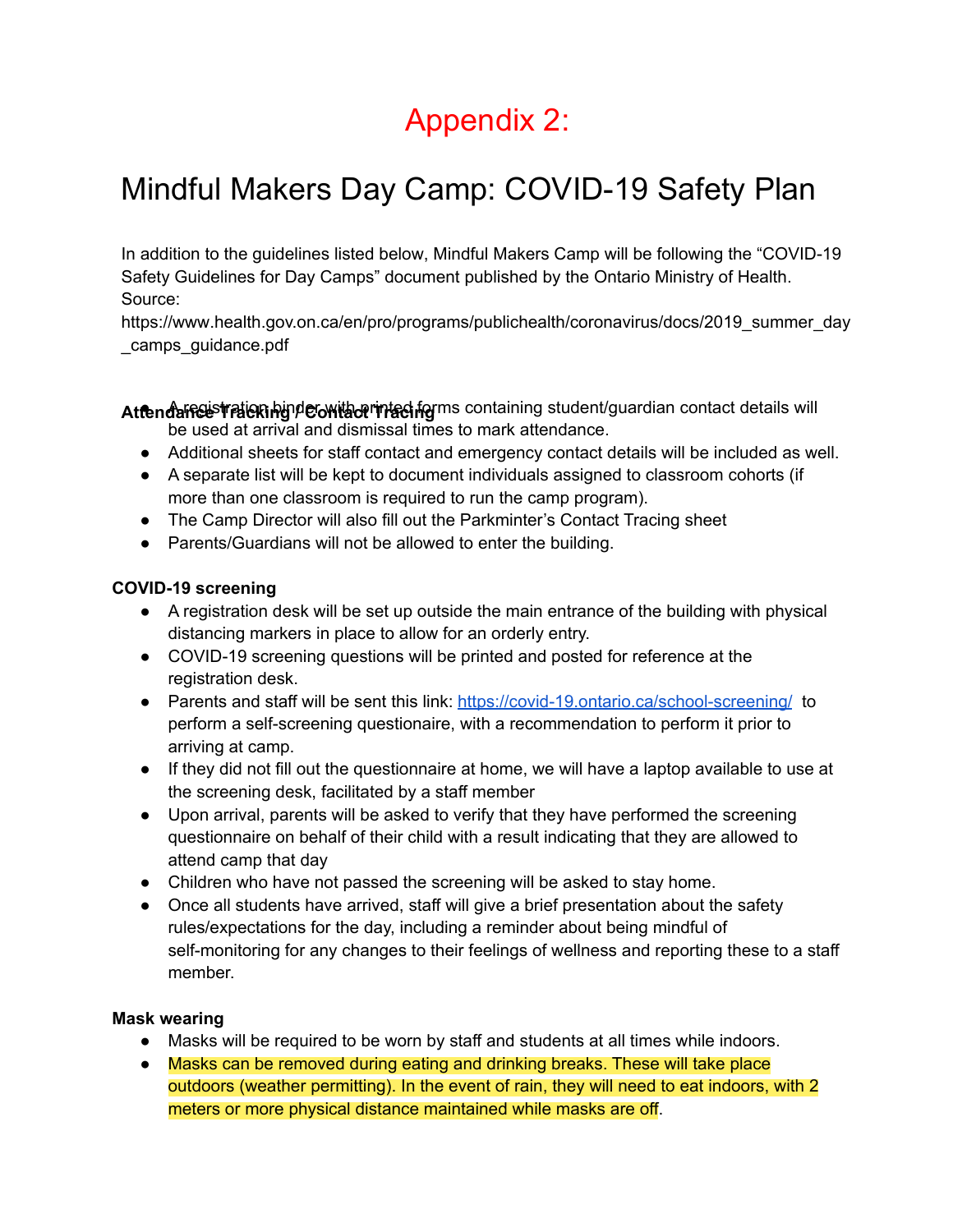● New masks will be provided by the camp if any staff or students require a change.

## **Hand sanitizer**

- Hand sanitizer will be available for use in all classrooms and designated entry/exits points to the building.
- Hand washing before and after eating breaks will be facilitated and supervised by staff members.

#### **Entering/exiting the building**

• Staff members will chaperone students in and out of the building (using the designated entry/exit doors assigned by Parkminster)

#### **Physical distancing**

- Whenever possible physical distancing of 2 meters will be encouraged while in the classroom and outdoor spaces
- Classroom workstations will be set up to allow for physical distancing
- Camp activities will be planned to allow for as much individual participation as possible, with each student having their own set of craft supplies

#### **Disinfection of high-touch surfaces in rooms/common areas, washrooms**

● All high-touch surfaces in classrooms, washrooms and common areas used by our participants will be sanitized (with approved cleaning products) by a staff member at least twice daily (in between class sessions), and again prior to leaving the building after the camp day has ended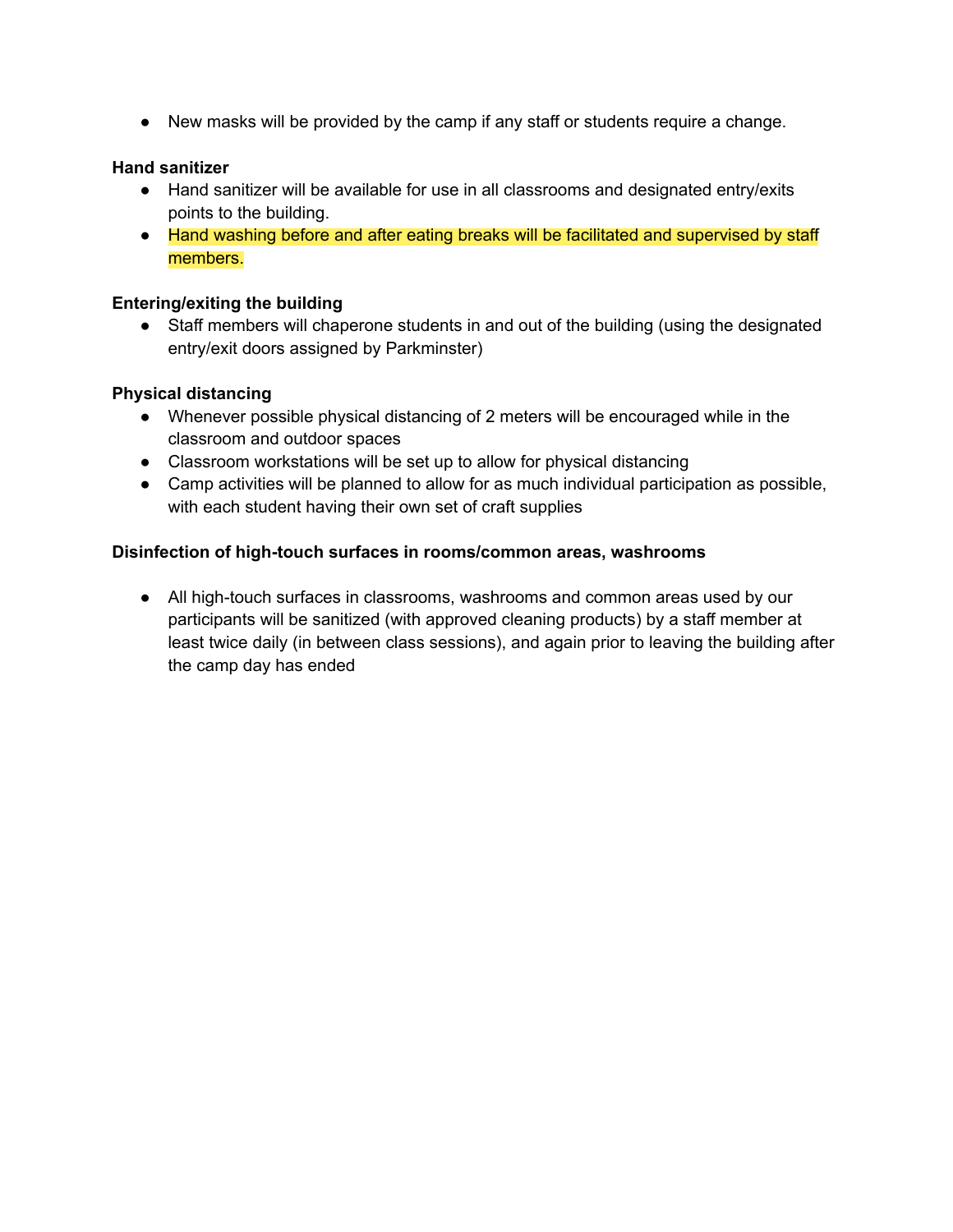# **Appendix 3:**

# **Artshine Camp – 2021/2022 COVID-19 Day Camp Plan**

Note: All guidelines noted on this document were taken from the Ontario Ministry of Health COVID-19 Guidance: Summer Day Camps document. Following these guidelines, Artshine has created their own document of policies and procedures for camps being offered in

2021/2022. Additional information regarding our specific policies and procedures will be sent out to all parents/guardians a minimum of 1 week prior to the start of their registered camp week.

# **1. Ensure all current infection prevention and control practices are adhered to:**

- Ensuring all materials used can be disinfected or are single use and disposed of each day
- Minimizing the sharing of objects
- Increasing the cleaning of all frequently touched objects, items, and surfaces to a minimum of two times per day
- Using cleaning products that have a Drug Identification Number (DIN)
- Promoting and performing frequent and proper hand hygiene and supervising or assisting campers when required
- **2. Encourage physical distancing of at least 2 meters between camp participants, parents/guardians and staff:**
	- Spreading camp participants into different areas
	- Using visual cues
	- Staggering lunchtime and outdoor play
	- Using telephone or video conferencing, when possible, for meetings between staff and parents/guardians
- **3. Operate programs in consistent cohorts of no more than 14 individuals, including both camp staff and camp participants, who stay together throughout the duration of the program:**
	- Face covering (non-medical masks) will be worn at all times, by both campers and camp staff (with the exception of eating breaks) (education will be provided to all camp staff and camp participants about the safe use, limitations and proper care of face coverings)
	- Physical distancing of at least 2-metres will be maintained when possible
	- Cohorts will not mix with other cohorts or be within the same room/space at the same time, including pick-ups and drop-offs, mealtimes, playtime, outdoor activities, program spaces, tents, staff areas/rooms
	- Programs that utilize a shared room/space by cohorts (i.e. washrooms) will be cleaned and disinfected before and after using the space (a cleaning log will be posted and used to track all cleaning)
	- Personal belongings brought to camp will be labelled and kept in a designated area for each cohort and will not be handled by anyone from another cohort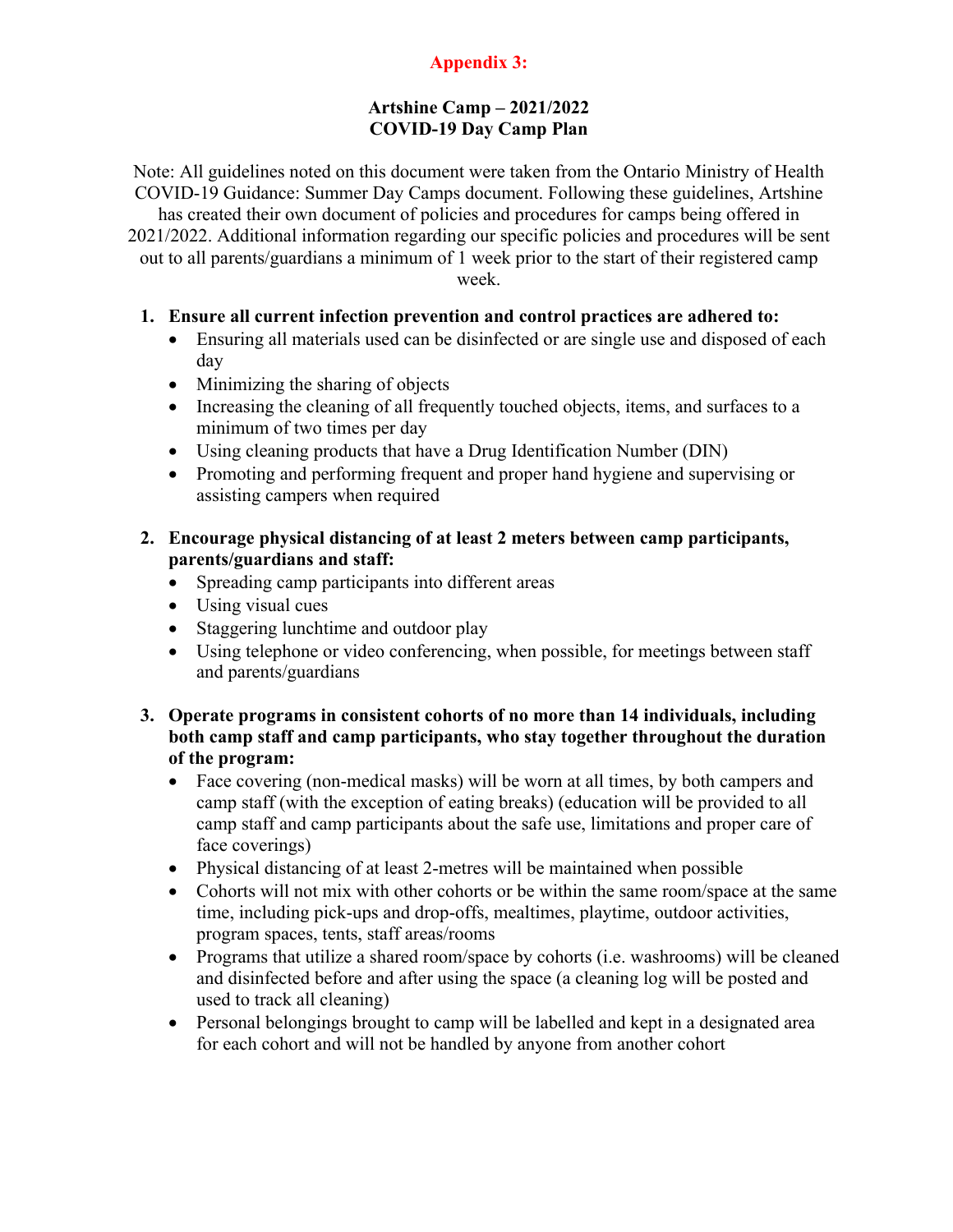- **4. Camp participant drop-off and pick-up will happen outside the program setting**
- **5. Drop-off and pick-up procedures will support physical distancing and cohorting, including separate cohort entrances (when possible) and staggering entry**

# **6. COVID-19 Vaccine & Screening:**

- All participants ages 12 and up, will be required to show proof of full vaccination (two acceptable doses + 14 days) prior to entry into building (\*additional or alternative vaccine guidelines may be followed, based on the guidelines set-out by the rental space)
- All individuals, including camp participants and staff must be screened, including daily temperature checks, prior to arrival at program setting and prior to entry. Entry will be denied to any individuals who have the symptoms outlined in the COVID-19 Reference Document for Symptoms. Parents/guardians will be asked each day if their child's temperature has been taken and whether it registers as a fever.
- Required camp paperwork will be emailed out to registered parents a minimum of one week prior to the start of camp and will be due a maximum of three business days prior to the start of camp. Failure to return paperwork by the due date will result in loss of camp spot and no refund will be permitted.
- Alcohol-based sanitizer will be placed at all screening stations and entrances to the program.
- Staff will be required to wear personal protective equipment (PPE) and are required to be fully vaccinated (two acceptable doses  $+$  14 days)
- Programs must keep daily records of anyone (camp participants, parent/guardian, staff and visitors) entering the program setting who stays for 15 minutes or longer. Records will include name, contact information, time of arrival/departure, screening completion, etc.). These records will be kept up-to-date and available for staff, office, and/or Ontario Ministry of Health use.

# **7. Management of Camp Participants with Suspected COVID-19:**

- A minimum of one week prior to the start of camp, Artshine will share their protocols for notifying parents/guardians if their camp participants begins to show symptoms of COVID-19 while in camp, to registered parents
- This will include the need of immediate pick-up and isolation of camp participant until pick-up

# **8. Occupational Health and Safety:**

- Artshine will provide written measures and procedures for staff safety, including for infection prevention and control
- Artshine will provide policies and protocol for staff who are diagnosed with COVID-19 or who come in close contact with an individual diagnosed with COVID-19
- Comprehensive and mandatory health and safety training will be provided to all staff prior to the start of camp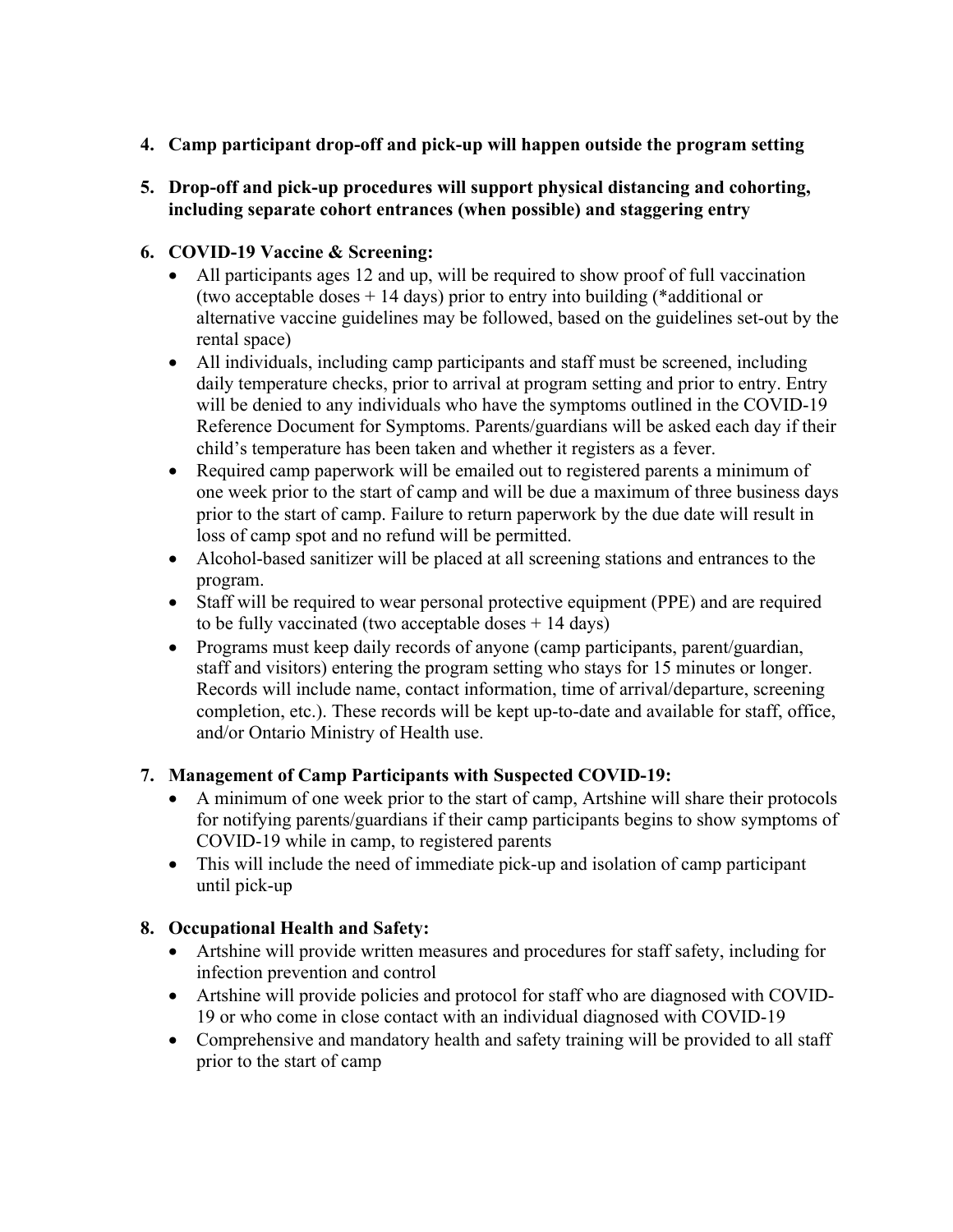# **Artshine Camp – 2021/2022 COVID-19 Day Camp Plan**

# **What to Expect On-Site**

# **This notice will provide examples of the health and safety measures that have been implemented:**

- Low ratios of  $1:13$  each camp group will have a maximum of 13 campers and 1 camp staff/counsellor for a total group size of 14
- Camp staff will be wearing a mask at all times (with the exception of eating breaks)
- Campers will be required to wear a mask during inside activities (with the exception of eating breaks)
- Camp groups will run on staggered schedules with each group having different designated:
	- o Eating times
	- o Outdoor times
	- o Washroom access (washrooms will be sanitized before the next group)
- Daily pick-up and drop-off will occur outdoors
- Each camp group will have a designated entrance to the main camp building
- Daily screening and/or vaccination record check process for both staff and campers
- Each camper will have their own art supply kit to use for the week; supplies will not be shared
- Each camper will have their own seat, which will not change for the duration of the week
- Campers who display any signs or symptoms of illness will not be allowed to attend camp that day; please keep them home for the health and safety of everyone
- All camp staff will be trained in COVID-19 protocols